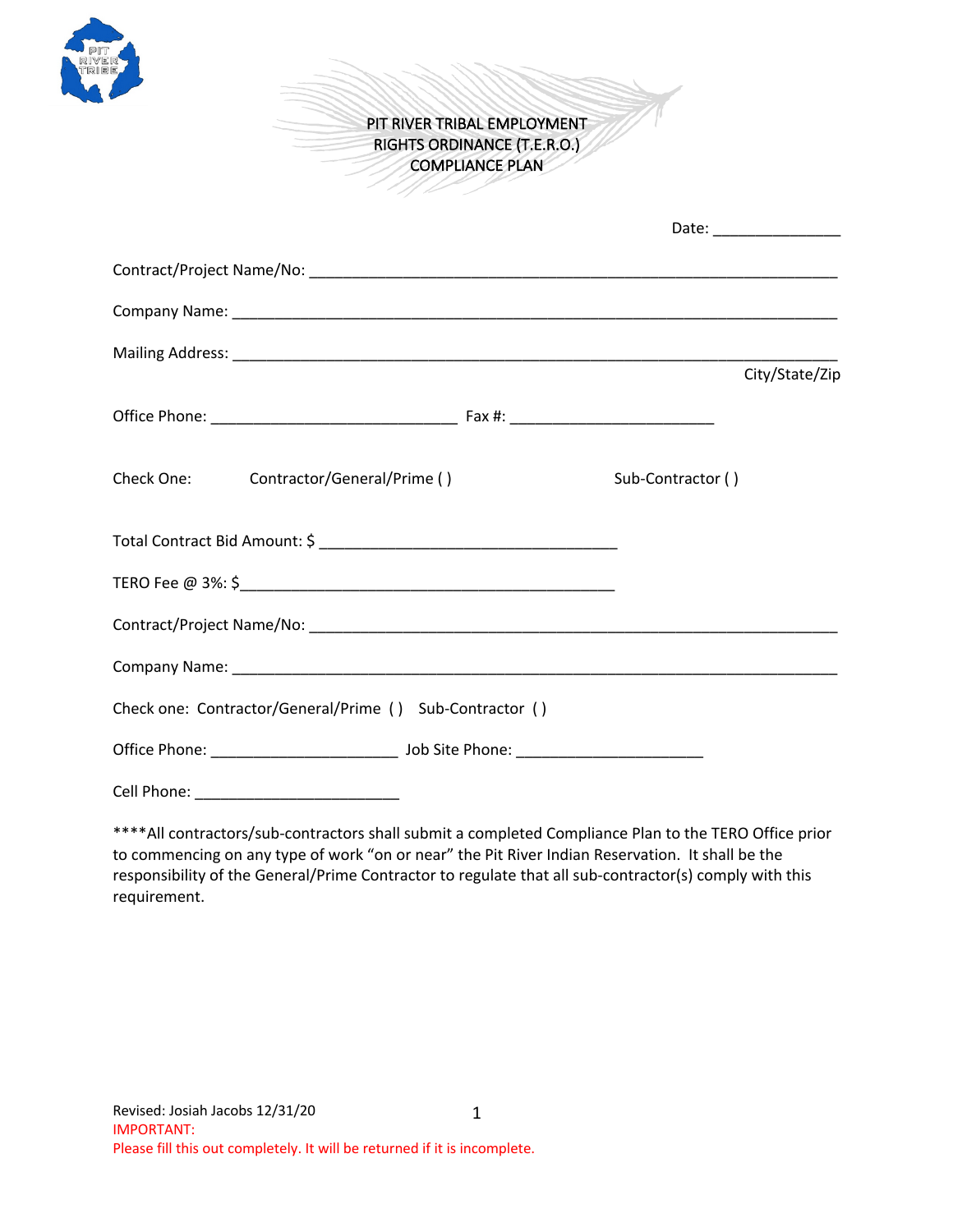

| EMPLOYMENT/WORK ORDER FORM Date:                         | M) |  |
|----------------------------------------------------------|----|--|
| Check One: Contractor/General/Prime () Sub-Contractor () |    |  |
|                                                          |    |  |
|                                                          |    |  |
|                                                          |    |  |
|                                                          |    |  |
|                                                          |    |  |
|                                                          |    |  |
|                                                          |    |  |
|                                                          |    |  |
| Brief job description:                                   |    |  |
|                                                          |    |  |
|                                                          |    |  |
| Equipment needs:                                         |    |  |
|                                                          |    |  |
|                                                          |    |  |

AMMA

HT-

## Indian Preference Applicants (TERO OFFICE USE)

| ∽ |  |
|---|--|
|   |  |
| ັ |  |

ALL 24 HOURS NOTICE MUST BE GIVEN TO FILL WORK ORDER WORK ORDERS MUST BE FILLED OUT PER **JOB DESCRIPTION**